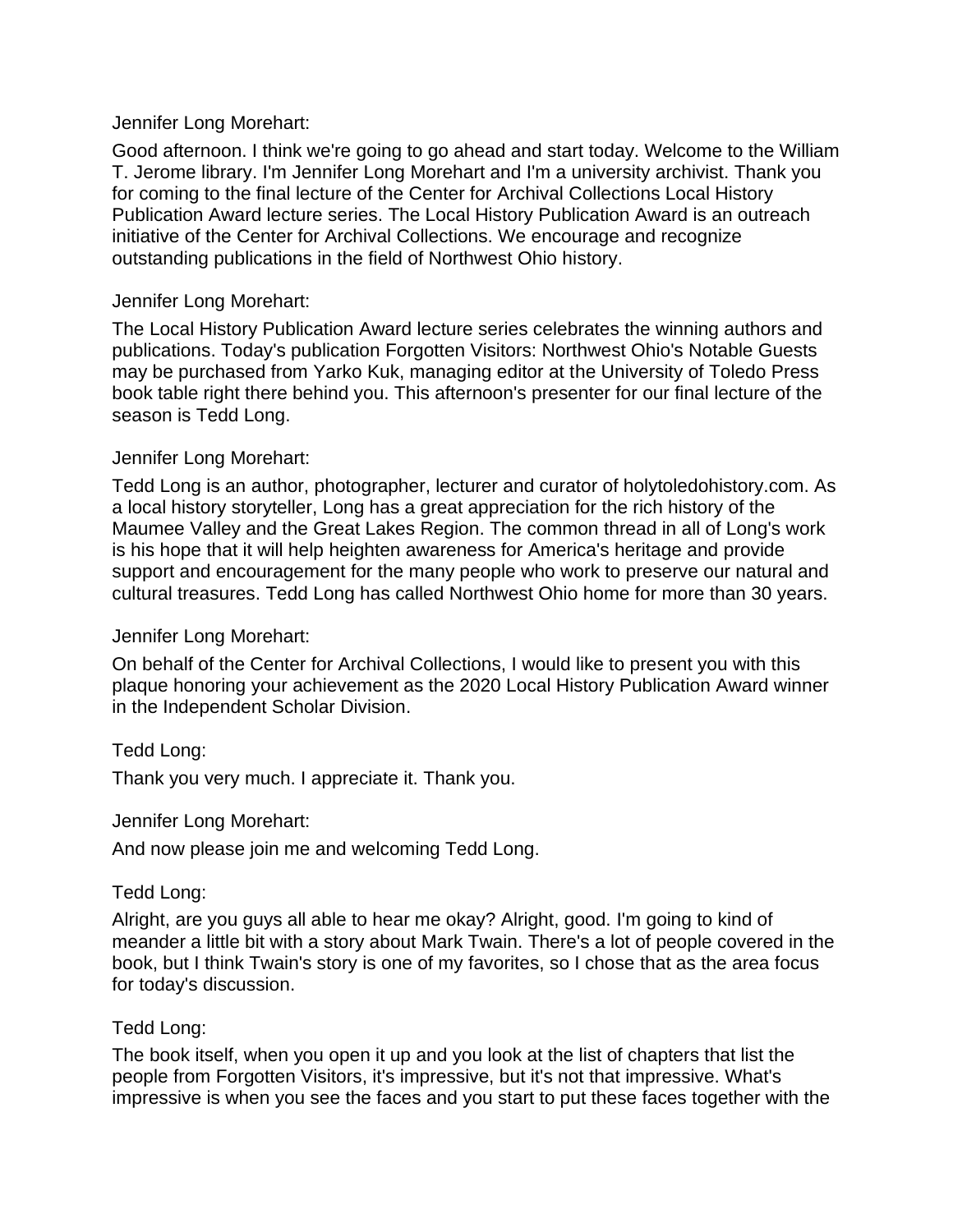backstories of why they were in Northwest Ohio. That's what intrigued me the most about writing this book. Yarko Kuk is in the back, managing editor of the University of Toledo Press. He was looking at some of the blog entries I did on holytoledohistory.com, which is where I do a lot of my writing.

## Tedd Long:

He said, "Have you ever thought about doing a book?" I thought, "Yeah, I'd love to do a book, but I don't have any idea what I would write it on." So, this is kind of the story of how it happened. I was reading a New York Times backstory piece on the Willard-Dempsey fight that happened in Toledo in 1919. This was the 4th of July. If you don't know the story, it was 110 degrees at the time they rang the bell for the start of the fight. You could see everybody in the crowd's got towels hanging off the back of their hats, trying to stay warm and stay out of the sun.

## Tedd Long:

What fascinated me was, in reading about this the author talked about Jack Dempsey's bio in which he described that when he climbed into the ring at Toledo on July 4th, 1919, he looked out into the crowd, and he saw these two gentlemen taking guns and knives from people in the crowd. They were working security.

## Tedd Long:

This is Bat Masterson and Wyatt Earp in 1919 in Toledo, Ohio. I had no idea. I was totally flabbergasted and it kind of led me to the question, "Who else came to Toledo that we don't know about? Who else was forgotten? What's their backstory? Why were they there?" That's really the impetus for the book itself.

### Tedd Long:

It goes about 225 years that we cover in the book. There's about 25 different stories and they cover everything from women's rights movement to Babe Ruth and his visit in the twenties. There's a story of a modern speed train that came and set a world record for speed across the United States. It's a very diverse list of guests, but the one that I want to talk about today is this gentleman, Samuel Clemens.

### Tedd Long:

I'll be real clear off the top- I'm not a historian. I don't tell people I'm a historian. I do a lot of different things and people always want to introduce me as a historian and I stop them and say, "I'm a storyteller." I love to gather up insights and then tell the stories behind those and when it comes to Samuel Clemens, this one really intrigued me because he was such a great storyteller.

### Tedd Long:

The Samuel Clemens story, I'll tell you first off, I'm not a Clemens expert, but I did a little research just to understand who he was at the time he came to Toledo and what he was all about. This is his famous desk that he wrote at when he was out West. You know, he has an interesting life story. We know that he originally thought he wanted to be a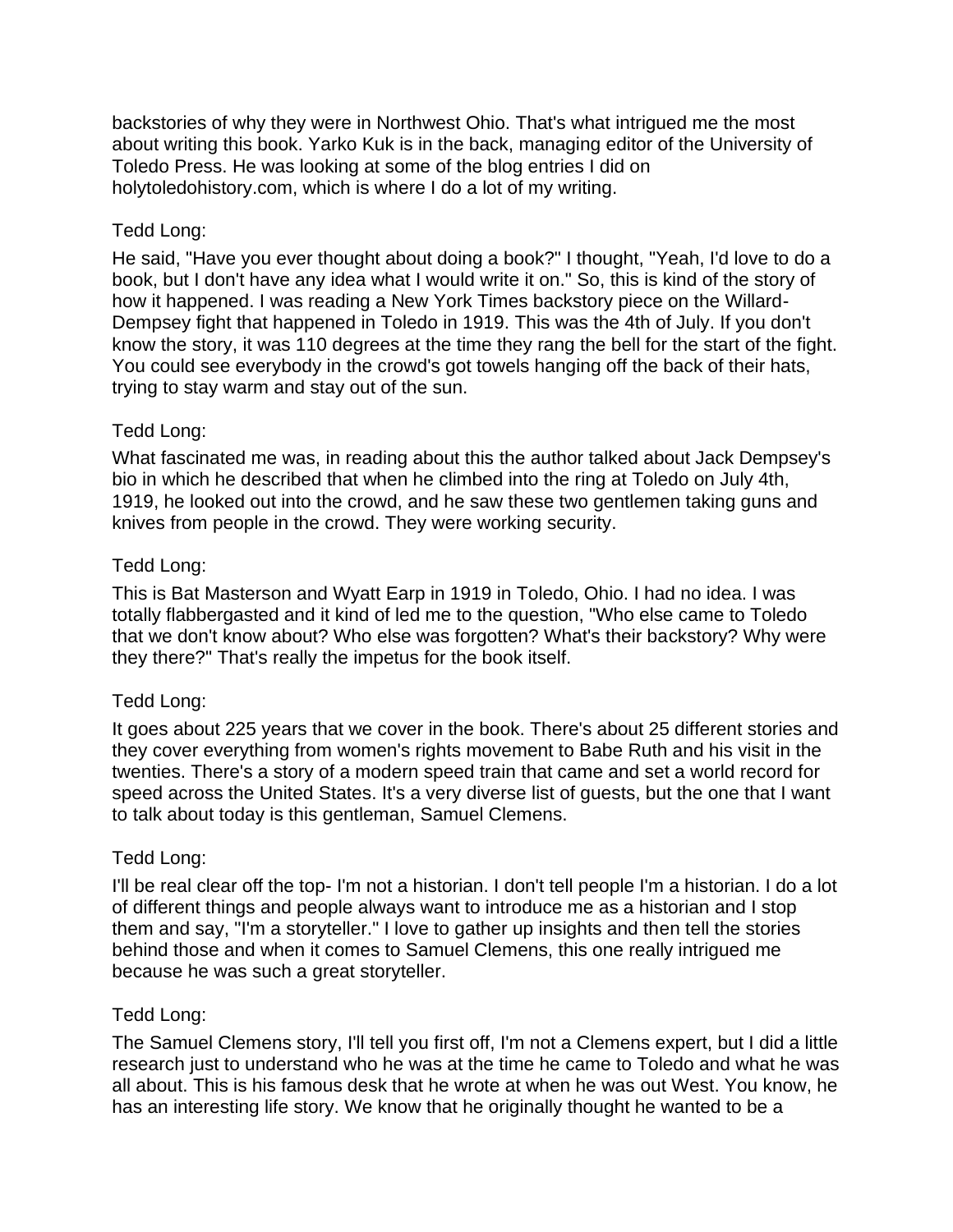printer. He went to New York and St. Louis and then came back. Then he was a riverboat captain apprentice for a little while, and then the Civil War broke out and that went away.

## Tedd Long:

He did participate in a volunteer training for a Confederate militia group, which is not something that people talk about much, but that group was disbanded two weeks after it started so he didn't participate in the war. His brother, Orion, was very instrumental in pushing for Abraham Lincoln in Lincoln's first election, and out of that he became the secretary of the Nevada Territory. That was his political prize.

## Tedd Long:

So, in 1861, he's going to move to Nevada. The problem was there was no tuition or no money given to him to help for the move, so he cut a deal with his brother. "You pay for my move and when we get there, I'll make you my secretary." So that's how Clemens ends up originally going West.

## Tedd Long:

He gets there and he hates it. The whole politics and all, all that stuff is just not something Samuel Clemens was wired for. He eventually tried his hand at gold mining and failed. Then he got his brother through his political connections to give him a job at the Virginia City Territorial Enterprise.

# Tedd Long:

He had been writing pieces. He had been writing letters to the editor. They'd seen his stuff and they said, "Okay, we'll bring you in." That was really his start, from these editorial letters. Then in 1862, he actually became the city editor and starts to build his career as a writer. What really obviously made him who we know today was this piece, The Celebrated Jumping Frog of Calaveras County, which he wrote and published in 1864.

# Tedd Long:

This really gave him his leap into the publishing world, and from there, he moved to San Francisco where he became a writer for the Alta California, and he kind of picked out a unique niche. He wanted to be a travel writer. He convinced one newspaper to pay his way into the Sandwich Islands, which you know today as Hawaii. He wrote a whole piece about traveling through this exotic area, came back, made a pretty good dent in developing an audience through lectures. That was an introduction to the idea of lecturing, but it was in a very small geographic area in the West.

### Tedd Long:

He then convinces the Alta to give him \$1,500 and sign him up for the Quaker City. The Quaker City was a heavy 1400 ton side wheel steamship, was actually built and used in the Civil War. After the War, it was converted to a tour ship and it was set to leave the East Coast of the United States and go to Europe and the Holy Lands. He talked his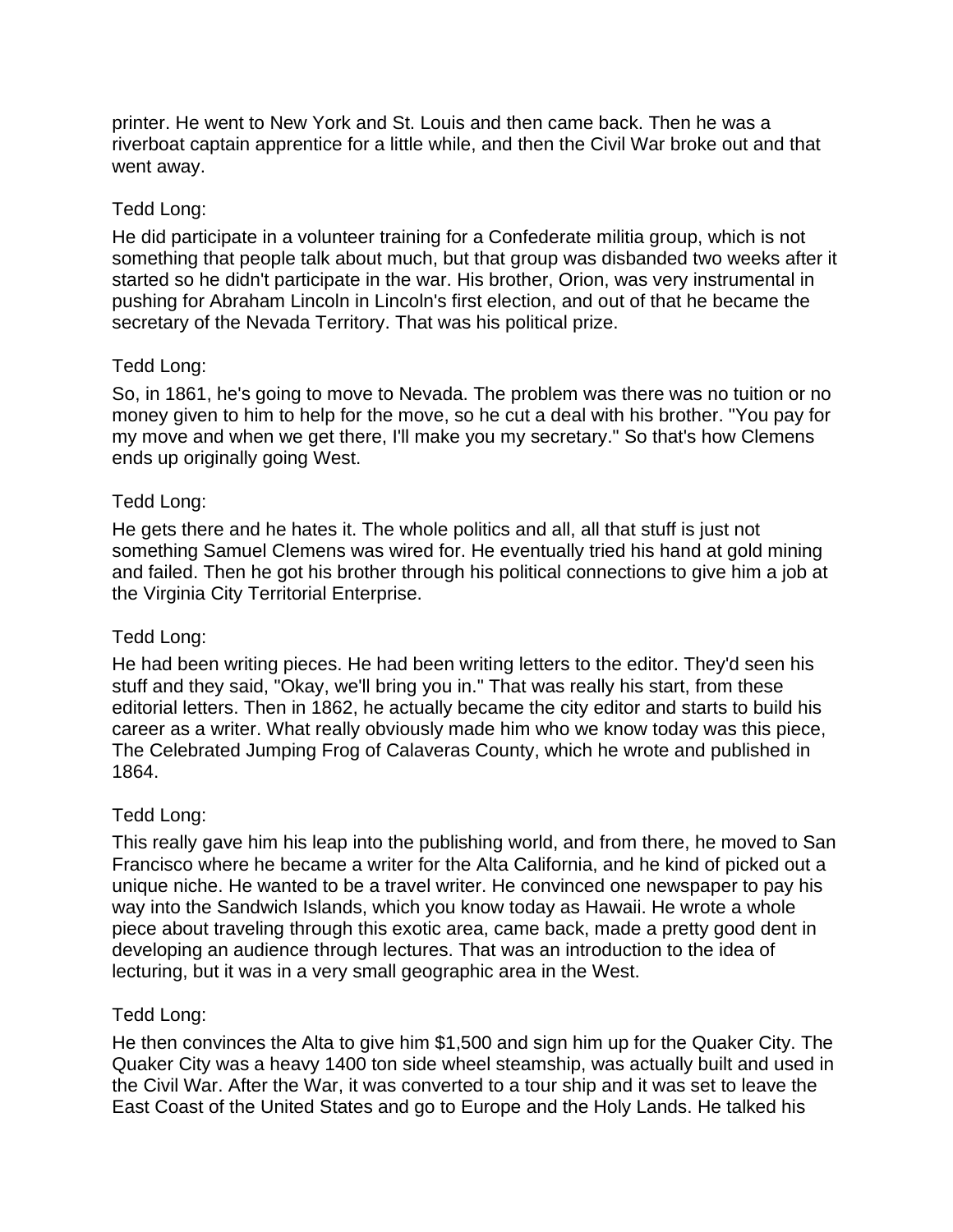editors into paying his way and he got on the ship, and this becomes the basis for his first real book that we know today as Innocents Abroad, which was the story of an American's trip through Europe and the Holy Land.

## Tedd Long:

He was a special traveling correspondent of the Alta. He actually sent wires back and forth throughout his trip, and they were printed both in that paper and then picked up by other newspapers around the country. He was starting to build his name and his brand. As the roving reporter on the Alta, he started to hang out with a select group of people. This is actually him you see in that red square. It's hard to tell that that's him.

## Tedd Long:

He also picked up a number of friends. I love some of these quotes. He said about his cabin mate, a guy by the name of Daniel Sloat. Clemens wrote, "He has got many shirts and a history of the Holy Land, a cribbage board, and 3000 cigars. I will not have to carry any baggage at all." You've got to love Clemens for how he described his situation.

# Tedd Long:

His fellow passengers got along with him, but they thought he was a little out there. They weren't used to someone who spoke the way he did, so eloquently and at the same time so honestly about things that he was seeing, particularly when he got to the Holy Land. One of his fellow passengers described him as "a wicked fellow that will take the name of the Lord in vain, that is no respecter of persons. Yet he is liberal, kind of obliging, and if he were only a Christian would make his mark." There's your description of Samuel Clemens.

# Tedd Long:

The best part of this trip for me, leads to his trip to Toledo, obviously, but when he returns, the ship captain kind of turned on everyone. About three weeks after the return, he spoke, Captain Duncan spoke at the Henry Ward Beecher Plymouth Church on December 3rd and claimed that he observed rampant drunkenness aboard the ship. He pointed to Twain as the leader of this debauchery, right?

### Tedd Long:

So, the Brooklyn Eagle challenged Twain by claiming "Mark Twain is the man to settle the point. Let us hear from Mr. Mark Twain." Twain's response of imaginary notes from his diary, I think are classic. This is what was published in the Brooklyn Eagle on New Year's Eve, 1869. He says, "At sea, August 14th, Captain Duncan appeared at breakfast this morning entirely sober. Heavens be praised." At sea, August 18th, "Four days of forebodings and uneasiness, but at least Captain Duncan appeared at breakfast again, apparently entirely sober. Cheerfulness sat upon every countenance and every heart was filled with thankfulness."

### Tedd Long: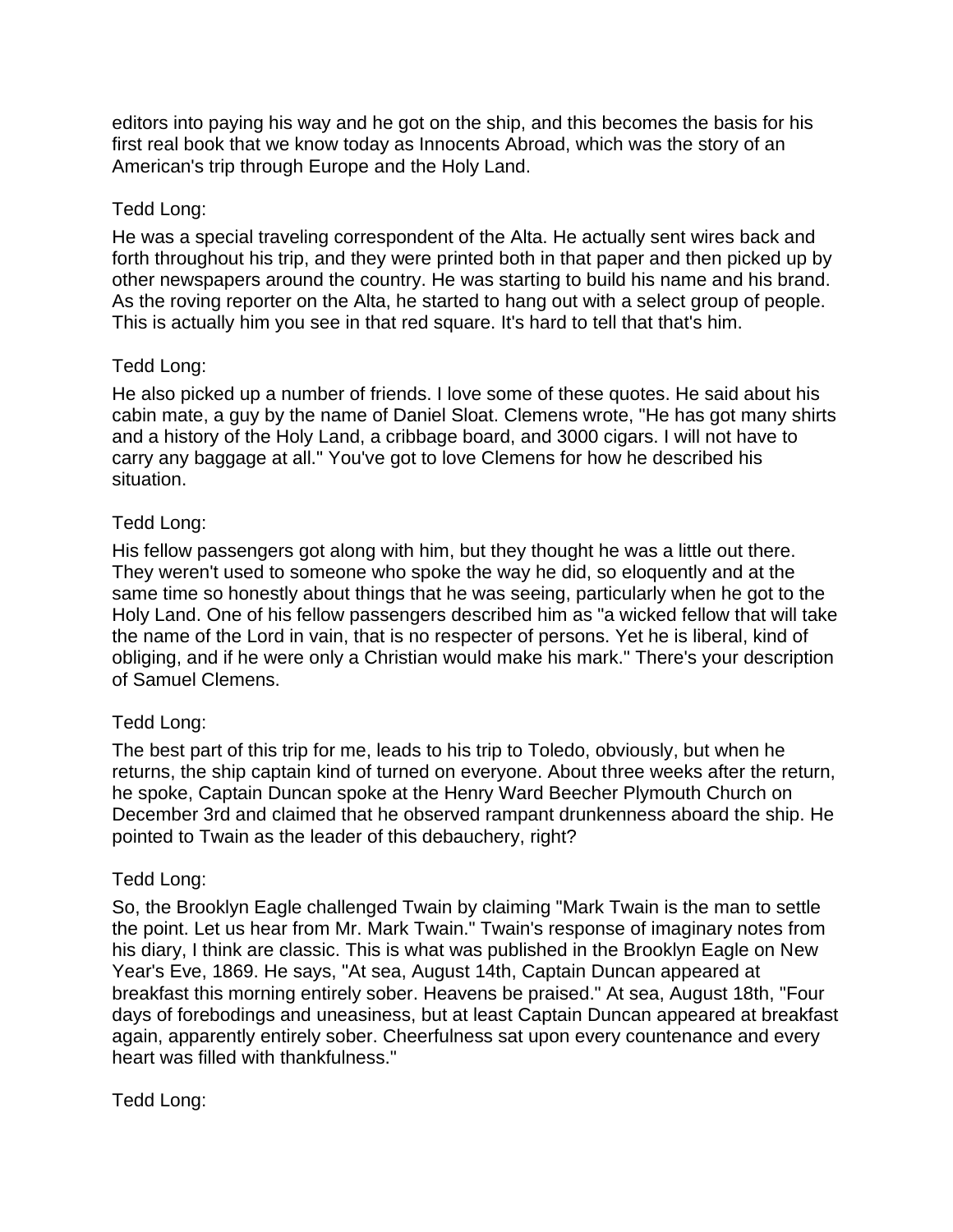This captain never touched a drop of alcohol and most of this trip Twain was really good at just using his writing to kind of scour this guy. And then he says, "Captain Duncan has not once been in liquor. Oh, how grateful we ought to be! A movement is on foot to present him a silver dinner service when we shall have arrived in Rome." but he saved the best for last in his PS. He said, "I'm sorry. I'm truly sorry to say that in Italy, Captain Duncan brought wine and drank on board the ship." He goes on and on and he says, "Captain Duncan offered me. He tried to make me even fall with his horrid Italian intoxicating bowl, but my virtue was proof against his wiles. I sternly refused to taste it. I prefer the French article. So does Griswold."

# Tedd Long:

Mark Twain had his own style and his own repertoire in terms of how he handled situations with people and I think that was one. That's always been one of the things that intrigued me about him. While he was writing these pieces for the Brooklyn Eagle. He was in New York and he meets this woman who becomes his wife. We are really grateful for that because without that relationship, we wouldn't have the insight that we have now into his trip into Toledo, because he was writing her every day. This is Olivia Langdon. They attended a Charles Dickens reading in New York City together in late December, and then he began his courtship. By 1869, when he visits the Midwest, he's pretty much writing to her every day.

# Tedd Long:

He had packaged up this trip that he had made into a lecture series that he was doing out West. And he referred to it as a Lecture on Pilgrim Life, a sketch of his notorious voyage to Europe and Palestine. He realized that he had an audience Out West, but he really needed to move East and get to that bigger audience. He also realized he had to clean up his act a little bit and repackage how he was presenting the trip.

# Tedd Long:

So, this is April and by November, he's repackaged it to American Vandal Abroad in which he really kind of paints himself as this goofy American, doesn't understand manners, doesn't understand European culture, and he's just kind of bumbling around Europe. At the same time, he's also making all these observations that you and I could read today and just have a ball with.

# Tedd Long:

So, this became the basis of the tour. He then reached out and booked himself a series of lectures through the Lyceum Group. He got a Boston agent to set the whole thing up. It's interesting when you look at the lecture series, this is coming from the University of Virginia library. If you look at it geographically, it's pretty wide and dispersed, but when you look at it from a time perspective, this is where you get a sense for just how much pressure he had to be under.

Tedd Long: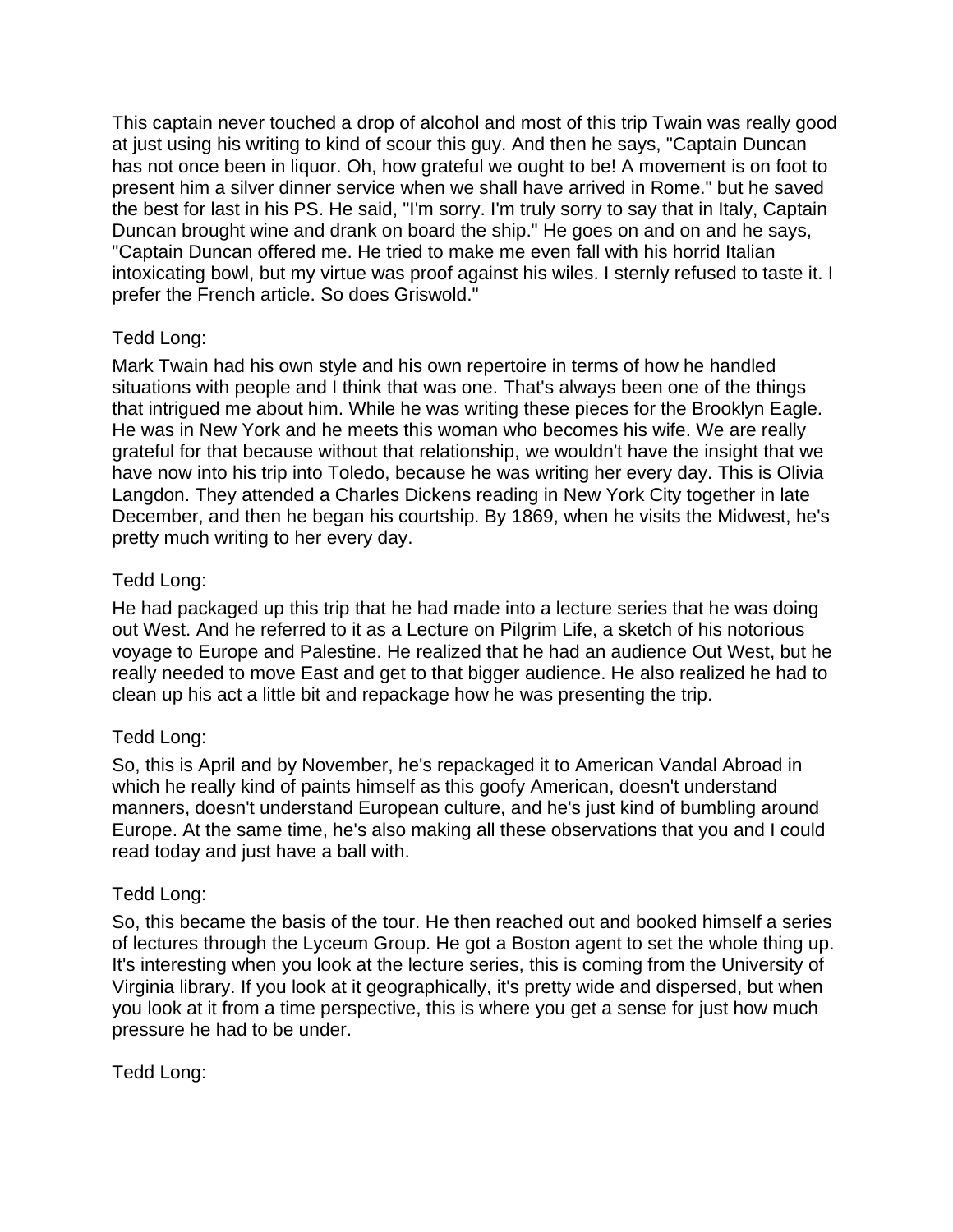You know, this is before the airlines. This is train travel at its best. He is just moving from one city to the next, making these presentations. So, he had a lot of pressure, and as he's writing back to Liv, he keeps explaining to her how worried he is about Toledo. This is what intrigued me and became the backstory for the chapter on Twain's visit to Toledo. By the way, this is what he looked like in 1869 during his visit to Northwest Ohio. This is how he was depicted.

### Tedd Long:

Several newspapers went after Twain because of the way he was talking about the Holy Land, and he wasn't really holding it up in the same standard that they expected that he would. This was starting to worry him, and then he was also very worried about this trip to Toledo, and you don't really get a sense for what's bothering him until you get this letter. This is from Ottawa, Illinois, January 13th, just weeks before he arrived in Toledo. This is back to Olivia. He says, "Another botch of a lecture, even worse than Elmira, I think. And it was such a pity for we had a beautiful church entirely full of handsome and well dressed intellectual ladies and gentlemen. They say, I didn't botch it, but I should think I ought know."

## Tedd Long:

Again, he's doing up because he's worried about how the press is treating him and he's still starting to give a little bit more about why he's worried about Toledo. I was surprised by this. He made a direct route to Toledo from Iowa City. I just would assume they would've traveled their way from West to East, but it was like a ping pong. I mean, they were all over the place. He did have enough time in between, and he talks about it later that he could have gone up to Elmira, New York and visited with Liv before he went to Toledo, but I'll tell you what he said about that in a minute.

### Tedd Long:

He makes it to Toledo on the Toledo, Wabash and Western Railway. Two things I'll point out on this piece here. Down below you see the name Azariah Boody, president, New York City. That's the person the Boody House in downtown Toledo was named after, and it's the person who I always have to remind young people it's B O O D Y, Boody. It gets confusing. People hear Boody House, and they think of all kinds of things.

### Tedd Long:

You'll also see, down below, John B. Carson. He was the general freight agent for the Toledo, Wabash and Western, and that's who Twain stays with during his visit to Toledo. He writes back to Liv on January 20th, "Am most handsomely housed here with friends, John B. Carson and family. Pleasant folks and their home is most elegantly appointed. They are bright and happy as they can be." So that's a kind of cool thing that he feels good about his visit there. By the way, Carson lived at, I think it was 190 Superior Street. So today, if you're familiar with Toledo, this would be right behind the Mud Hen Stadium kind of where the SeaGate Center is today.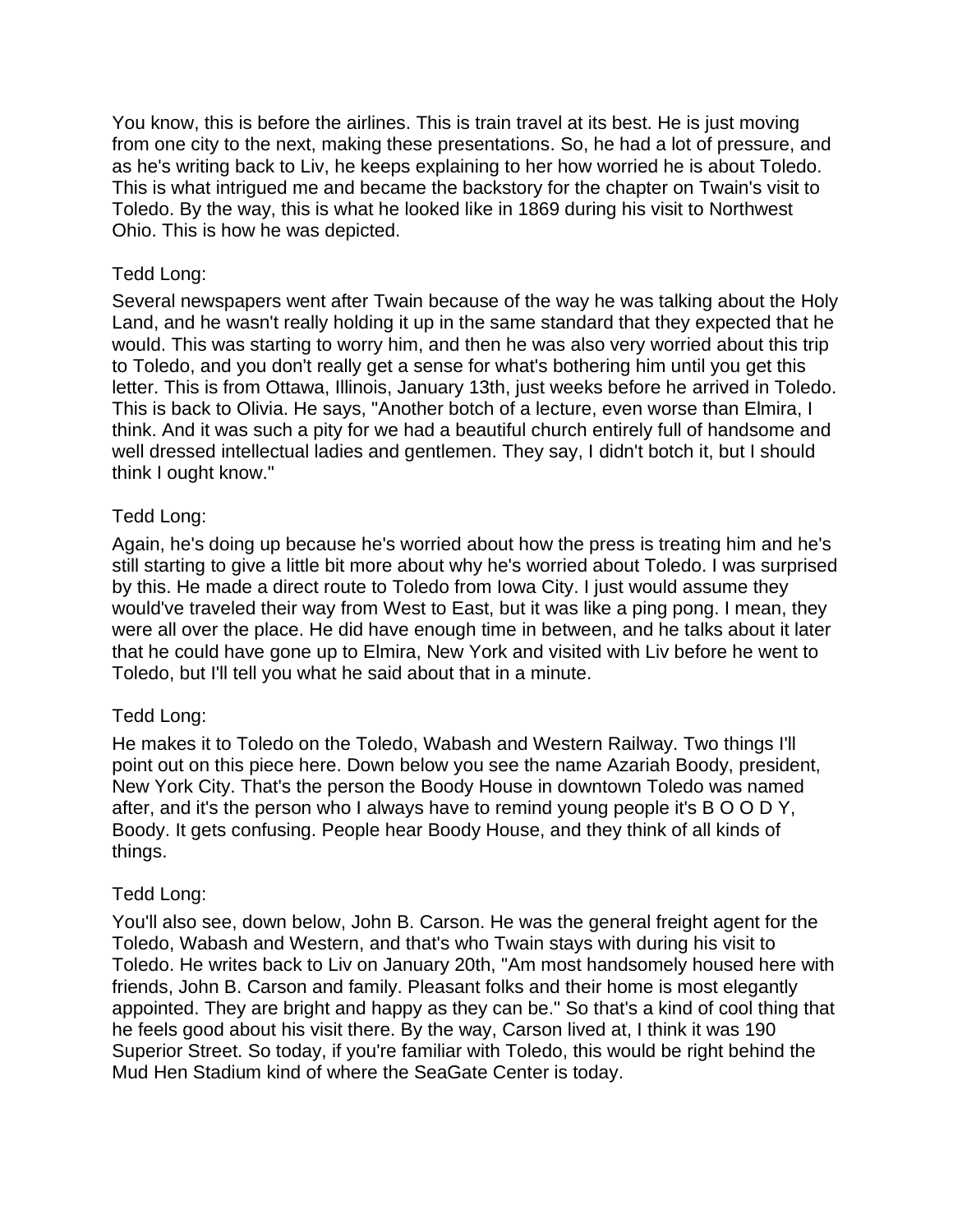## Tedd Long:

One thing I learned as I dug into a lot of these different visitors was I always wondered what was the venue? You know, when these famous people come to Toledo, where did they present? I was shocked to find out that before 1871, Toledo was a town of halls. There was no venue like we'd know today. In 1869, you see here on the left White's Hall. This was located on the third floor of the Neuhausel Brothers store on Summit near Oak. Today, Oak is Jackson street. So, this would be where four SeaGate sits today in downtown Toledo.

## Tedd Long:

This was an interesting venue. The first two floors were the dry goods store for the Neuhausel Brothers. It was four brothers who founded this store and ended up becoming a very important store in Toledo history throughout the late 1800s. The third floor was the actual hall and it's amazing to me that Ralph Waldo Emerson spoke there. Horace Greeley. Frederick Douglass. I mean, this is what you had in 1869.

## Tedd Long:

Now by 1871, the Wheeler family builds the opulent Wheeler Opera House, which you see in the center. Absolutely beautiful building. I go into great detail describing what it looked like in the book. Then the Wheeler burns down in the 1890s, and they then build the Valentine Theater, and that became kind of the venue for something like Twain when he were to come to Toledo, but White's Hall is where we know that Mark Twain spoke and it was a packed hall. It was January 20th, 1869.

# Tedd Long:

Again, I'm going to get into detail about his fear, but even up to the day of his presentation there, he was writing back to Livy saying he was very worried about what he was going to do in Toledo. The Toledo Blade thought he rocked the house. This is their review. They said, "White's Hall was filled from him cellar to garret last night by one of the best tickled audiences that ever assembled there to hear a lecture or see a speaker. Mark Twain tickled them, and he did it so easily and almost consistently that they didn't know what they were laughing at more than half the time they were there."

### Tedd Long:

I mean, that's a unique way to describe someone who really captured the audience. They said at the end that, "Mark Twain is a success as a lecturer as well as a writer. We think no one who heard the American Vandal Abroad last night will dispute." The Toledo Commercial felt similarly. They said, "There's an originality and pungency to his wit, and a purity of tone and expression that gives it a relish to the most cultivated minds." So, he hit it out of the ballpark.

### Tedd Long:

You know, he is worried, and he talked about these previous episodes that didn't go as well, and he just gets rave reviews from Toledo. He goes home to his guest quarters that evening and he writes to Liv. He said, "It was splendid tonight. The great hall was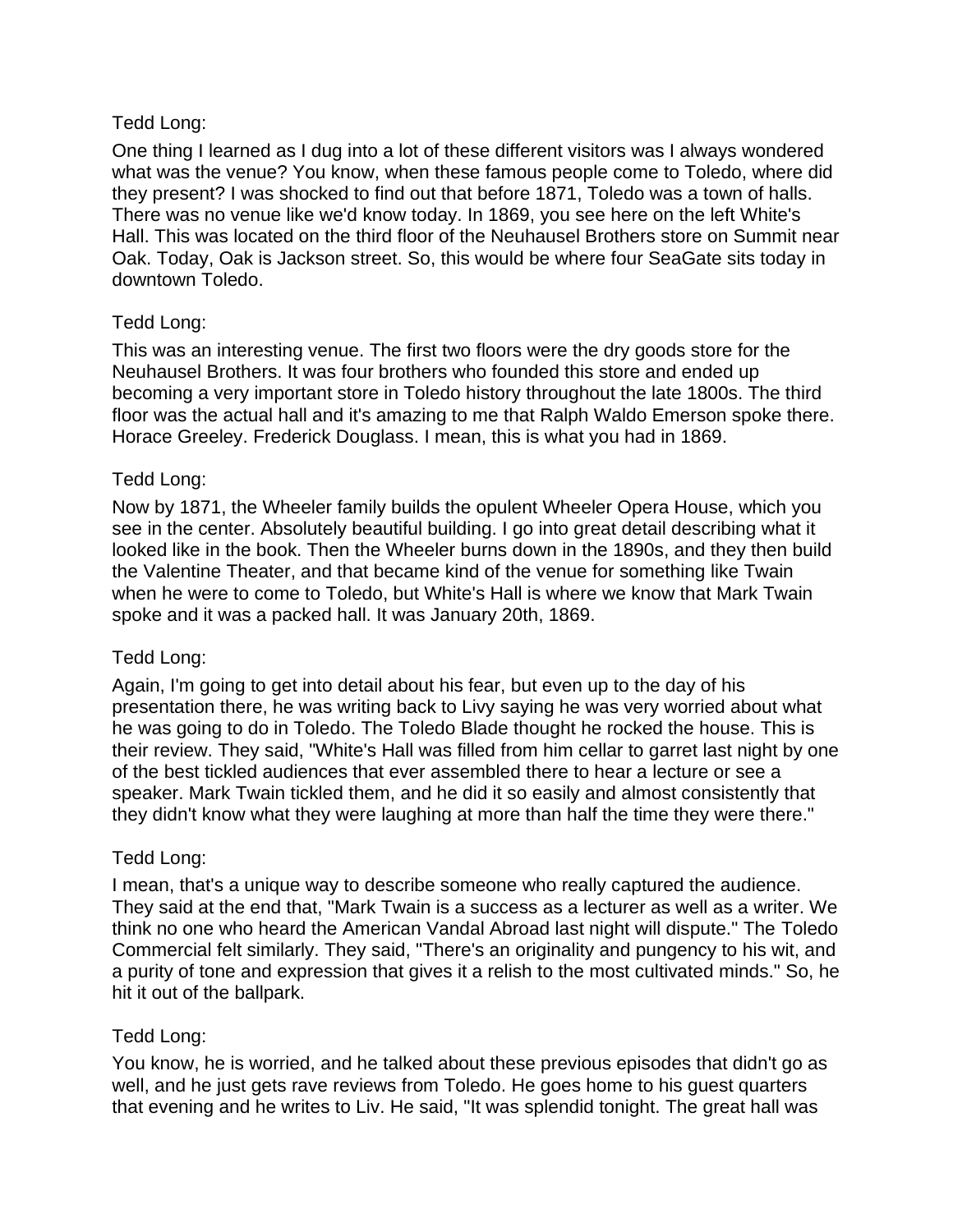crowded full of the pleasantest and handsomest people and I did the very best I possibly could. I did better than I ever did before. I felt the importance of the occasion." Here's where we get the hint, "For I knew that this being Nasby's residence, every person in the audience would be comparing and contrasting me with him and I am satisfied with the performance. For all times, Sam." By the way, notice in these letters, when he writes to Liv, he signs it Sam. When he writes to others, he signs it Mark. Kind of an interesting way that he viewed himself with friends and family.

## Tedd Long:

So now we know the secret. What was bothering Mark Twain was that he was really fearful of entering into Petroleum V. Nasby's den. Petroleum V. Nasby at that time was the most popular newspaperman in the United States. I'll go into detail about who this person was, but this is a person who everyone knew. He had the largest newspaper audience in the United States. Abe Lincoln, when he was assassinated, there was a clipping from Petroleum V. Nasby in his pocket and so, Twain knows he's coming into Nasby's town, because at that time Nasby had purchased the Toledo Blade and he was the editor at the Blade. So, this is what was really kind of in the back of his mind the whole time in this period leading up to his trip to Toledo.

## Tedd Long:

What I love is, as the days go by, he starts getting cocky and he starts feeling like he really hit it out of the park in Toledo. He has no worries now. On the 21st, he wrote Liv, and he said, "I could have spent 24 hours with you from Monday evening till Tuesday evening, but the long trip to there and the long trip back to Toledo would have finished me and left me unfit to attack Nasby's fellow citizens."

### Tedd Long:

So, he looked at it almost like this was war. You know, he had to go in there and attack these citizens because they had heard humorous before and they understood quality, and so he really viewed this as something that he had to step up to the plate for. A day later, he's really feeling his oats. He writes his partners back East, and he says, "Shall be in Hartford about March and then make a flying trip to California. I swept Nasby's dung hill like a besom of destruction." I love this. And then he says, "I don't know what a besom of destruction is, but it is a noble sort of expression. Came off with flying colors, printed notices for me. Love to all four of you. Yours always, Mark." And he signs it Mark.

# Tedd Long:

So anybody familiar with the phrase "besom of destruction"? A besom is actually a broom. And this comes from Isaiah chapter 14, verse 23. "I will also make it a possession for the bittern and pools of water, and I will sweep it with the besom of destruction, saith the Lord of the hosts." Pretty heavy. I mean, can you imagine? I picture him beating his chest while he's writing this letter. He's got to be feeling like he really took care of things in Toledo.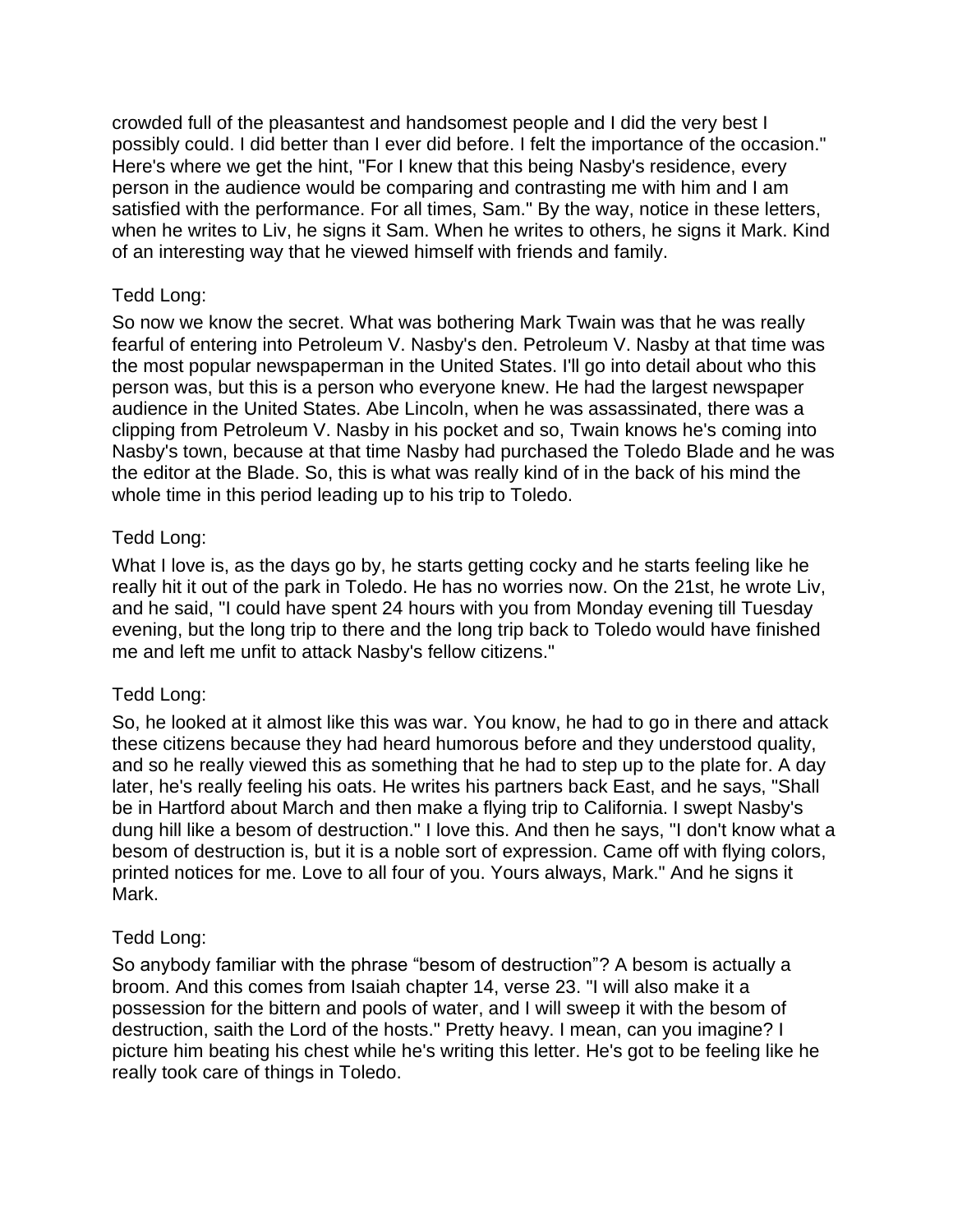## Tedd Long:

He then, in a very short period of time after that Toledo visit, he meets his nemesis Petroleum V. Nasby, who is David Ross Locke. Nasby was his pen name. They become drinking buddies and they become lecture colleagues. Eventually Locke offers Clemens a job on the Toledo Blade. A lot of people don't realize Samuel Clemens had the opportunity to move to Toledo and become a writer for the Toledo Blade. This is his letter to his mother. She had written to him telling him all about his brother's issues and she was kind of hinting around she wanted him to send some money home.

# Tedd Long:

He said, "My head is so busted up with endeavors to get my own plans straight, and I'm hardly in a condition to fix up anybody else's. I don't know whether I'm going to California in May. I don't know whether I want a lecture next season or not. I don't know whether I want to yield to Nasby's persuasions and go with him on the Toledo Blade. I don't know anything. I'm too happy and comfortable and sleepy now to know anything. I don't care a dam. Affectionately Sam." One thing I'll point out. He never swore in front of his mother. He spelled damn, D A M.

## Tedd Long:

He was a character. There's no doubt about it. So, this is David Ross Locke. If you're not familiar with him, he was born in Broome County, New York, and he apprenticed at a newspaper at the age of 12 in Courtland County, New York. And then following a 17 year apprenticeship, he tramped around the country, and he ended up in Pittsburgh. Then at 1855, he ends up in Mansfield, Ohio, then Plymouth, Ohio at the Osiris Journal, where he begins writing the Nasby Letters, where he takes on this persona of the Southern copperhead, who is just completely misunderstanding what's going on in the war and writes his just outrageous statements and comments.

### Tedd Long:

He eventually then, as I said earlier, is given the opportunity to buy the Toledo Blade. He's not just the editor. He purchases it and moves to Toledo. This is a cool shot I picked up. A Boston photographer shot this. This is Samuel Clemens, David Ross Locke, and then another person that was on their tour together. This is Henry Wheeler Shaw. His stage name was Josh Billings. These three, can you imagine attending lectures with these three? I mean, and the things that you would pick up? It would have been incredible.

### Tedd Long:

So, I tell people that it's probably Toledo's loss that Mark Twain didn't take the job at the Toledo Blade, but it's the world's gain, because I'm not sure he would've been able to produce these incredible pieces that we all recognize as masterpieces in American literature. So, I guess Toledo took one on the chin for everybody else. This is Twain in his older years. And again, it was my pleasure to dive in and find this backstory and make it part of the whole story of Forgotten Visitors to Toledo.